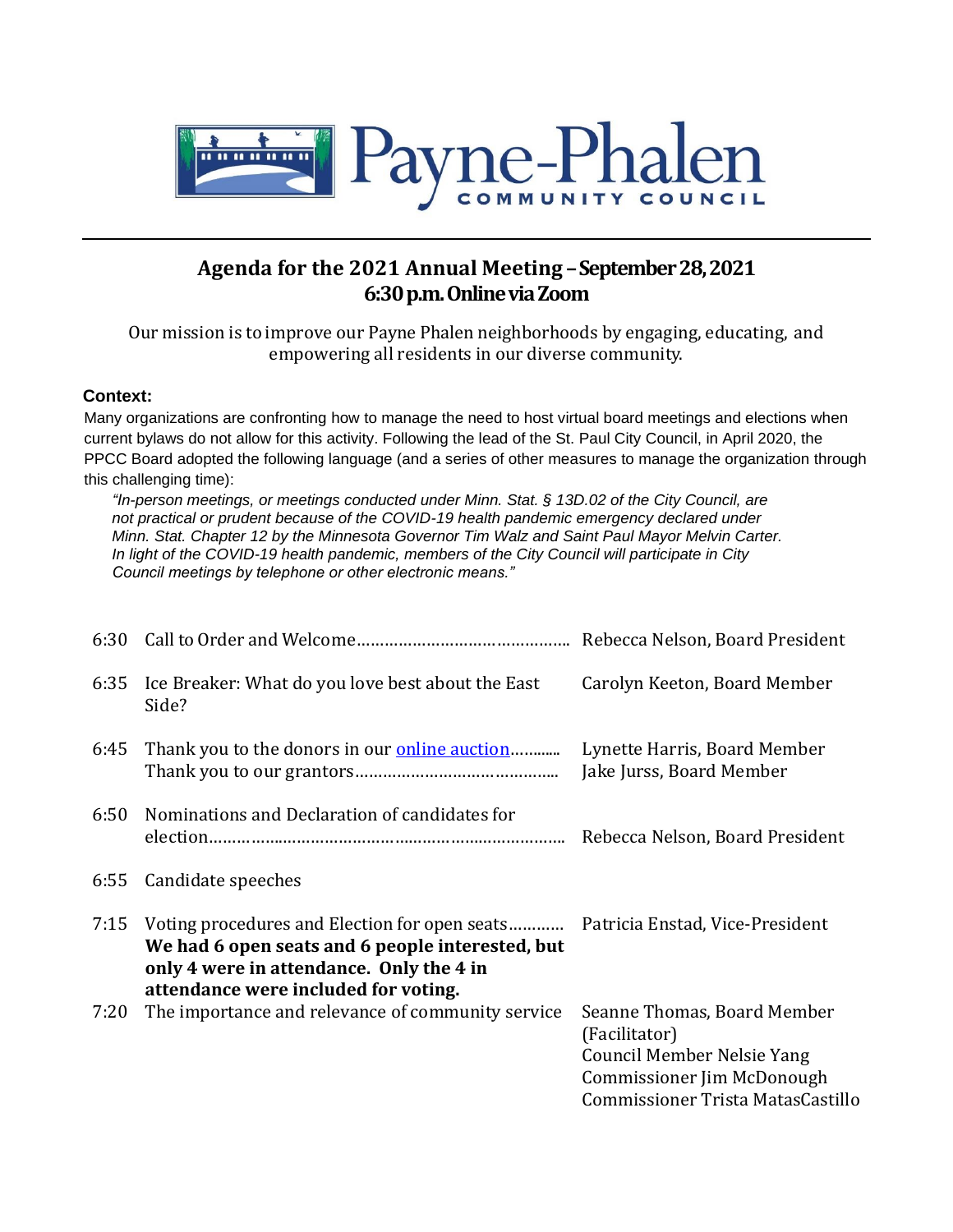|      |                                                                                                                                                                                                                        | state Representative Attiena<br>Hollins, Board Member<br>State Representative John<br>Thompson, Board Member<br>Senator Foung Hawj |
|------|------------------------------------------------------------------------------------------------------------------------------------------------------------------------------------------------------------------------|------------------------------------------------------------------------------------------------------------------------------------|
| 7:40 | Announcement of newly elected Board Directors Patricia Enstad, Vice-President<br>Those elected to the Board by residents:<br>Damian Schaab, Dayna Wolter, Julia Wilcox, and<br><b>Lynette Harris. Congratulations!</b> |                                                                                                                                    |
| 7:45 |                                                                                                                                                                                                                        | Lynette Harris, Board Member<br>Carolyn Keeton, Board Member                                                                       |
| 7:50 | Thank you and Wrap-Up: What do you most hope for                                                                                                                                                                       | Marci Exsted, Board Member                                                                                                         |

State Representative Athena

## **2021 List of Candidates\***

- Cheryl Peterson, Resident
- Damian Schaab, Resident
- Dayna Wolter, Resident
- Julia Wilcox, Resident
- Lynette Harris, Business Owner
- Rachel Sheild, Resident

\*Additional nominations for the Board of Directors may be made from the floor prior to the voting.

## **2021 Donations for Annual Auction**

- Brunson's Pub
- Caydence Records and Coffee
- East Side Bar
- Subtext Books
- Tongue in Cheek
- TPI Hospitality
- Athena Hollins, Resident and Board Member
- Bill Zajicek, Resident and Board Member
- Carolyn Keeton, Resident and Board Member
- Ikram Ali, Board Member